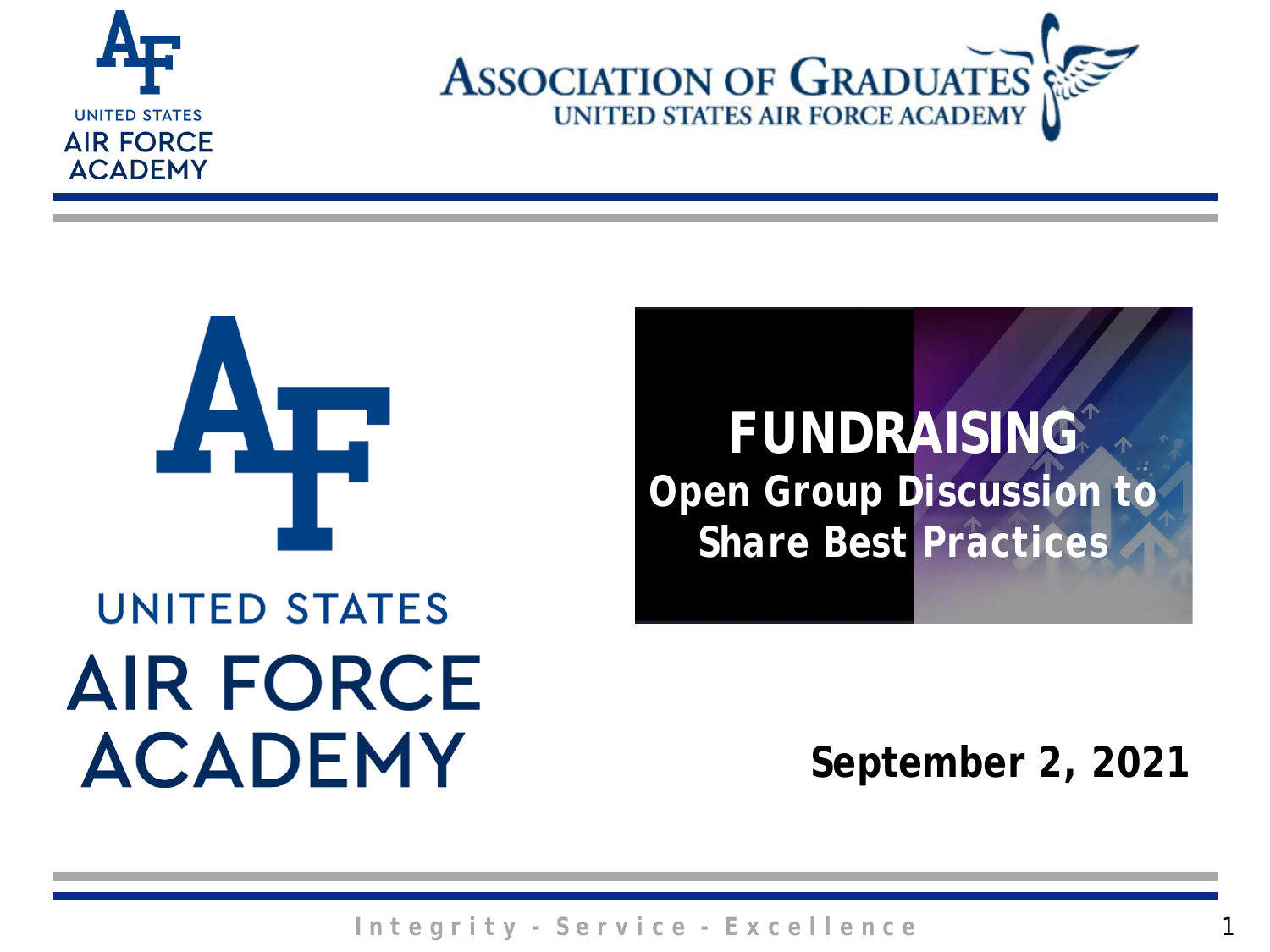

### **AREAS OF FUNDRAISING**

| <b>PARENT CLUBS</b><br><b>Parent Club Presidents</b>                                            | <b>SPIRIT COMMITTEES</b><br>JoAnn Lemm                                                                 | <b>INDIVIDUAL</b><br><b>SQUADRONS</b><br><b>Parents</b>                                                   |
|-------------------------------------------------------------------------------------------------|--------------------------------------------------------------------------------------------------------|-----------------------------------------------------------------------------------------------------------|
| <b>AFA FOUNDATION</b><br><b>Gift Funds &amp;</b><br><b>Sponsorships</b><br><b>Paul Ackerman</b> | <b>THE RANDO FUND</b><br><b>Rando Fund President</b><br><b>Jack Bernazzani</b><br><b>Dale Zschoche</b> | <b>CADET WING</b><br><b>LEADERSHIP &amp;</b><br><b>MORALE INITIATIVE</b><br>JoAnn Lemm<br><b>Adam Ort</b> |

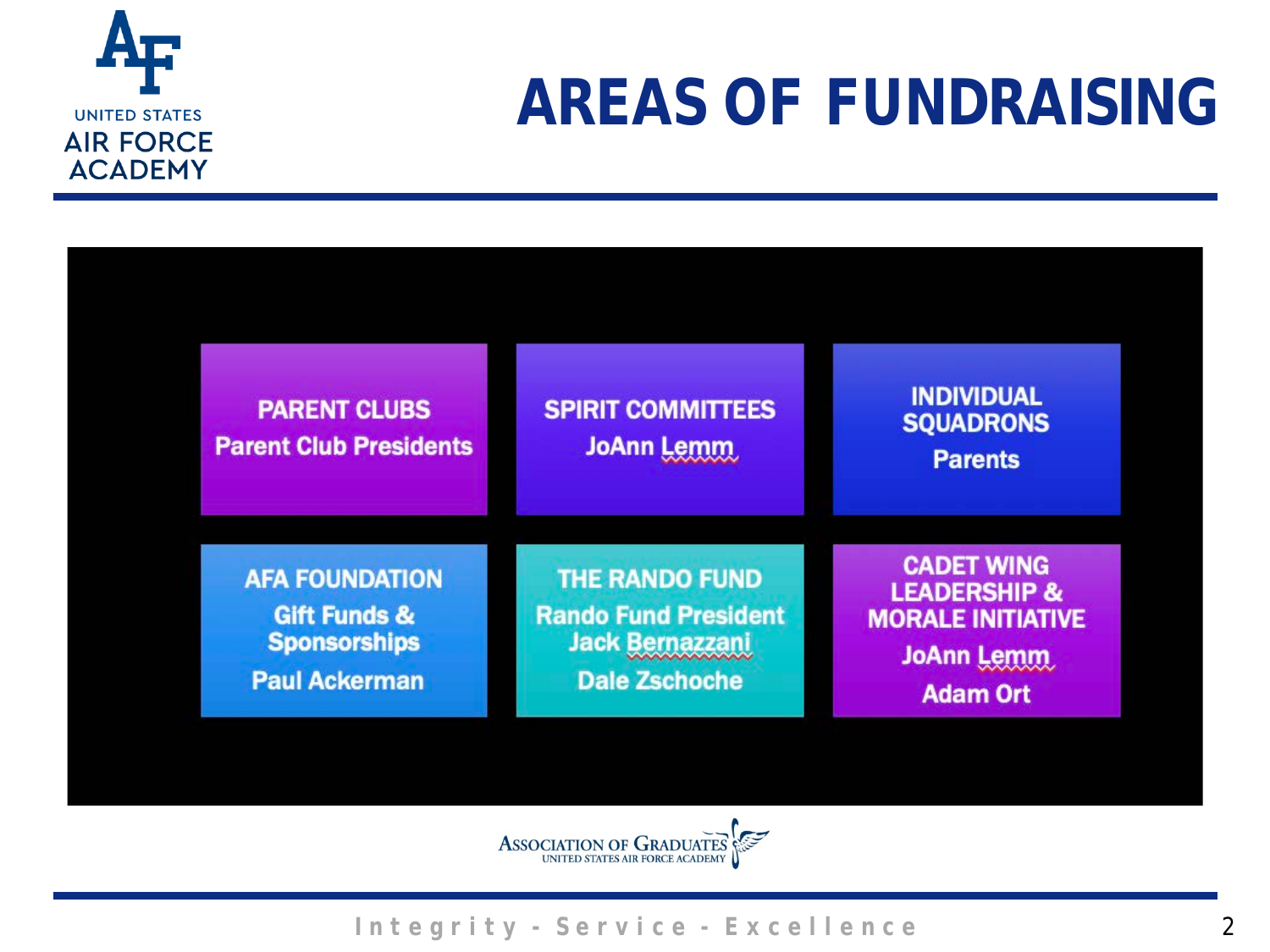

### **PARENT CLUBS**



ASSOCIATION OF GRADUATES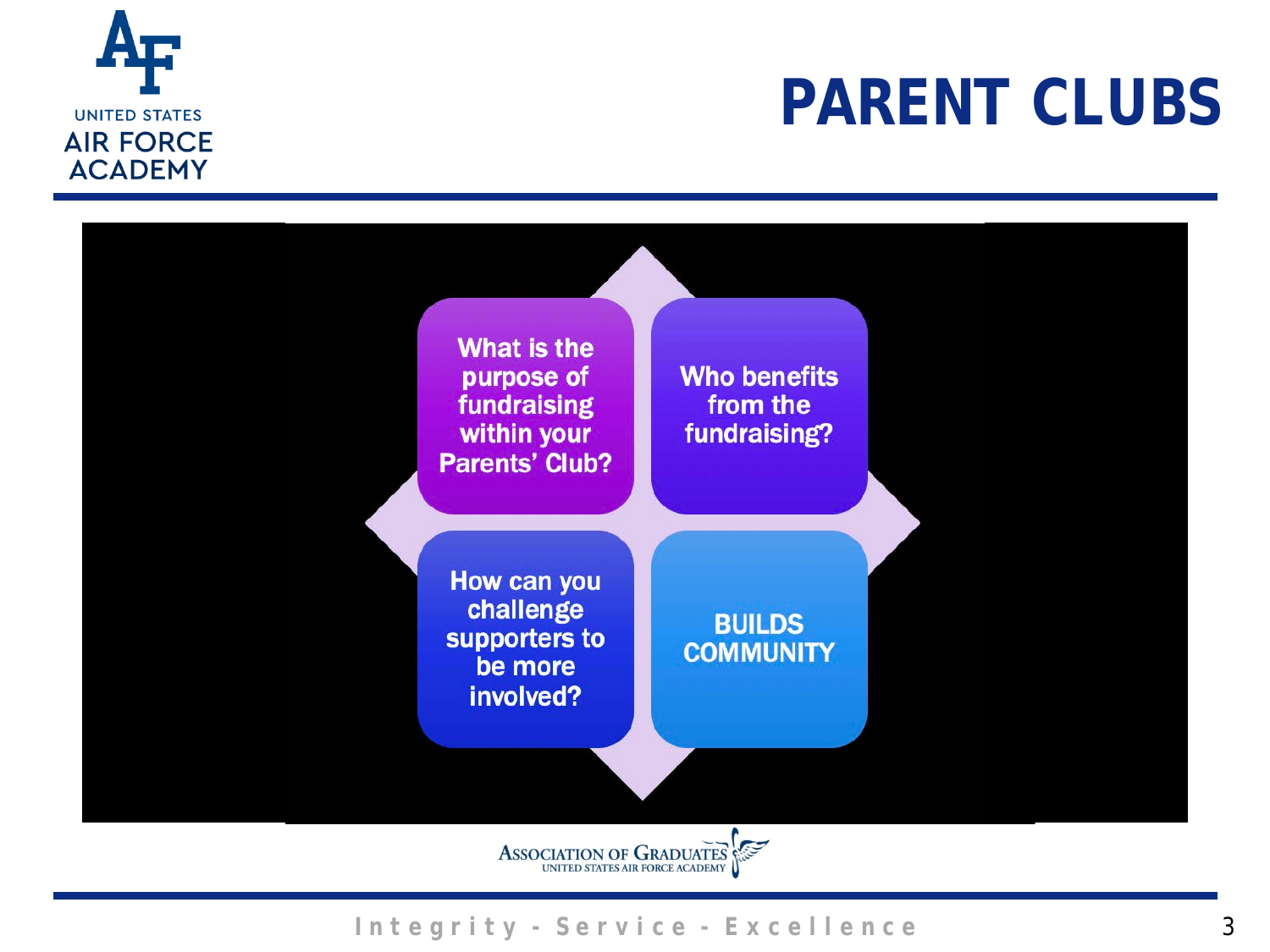

### **USAFA Central Florida Parents Club** *Cynthia Santiago-Guzman, President*



### **FUNDRASING IDEAS**

- **Signature Fundraising Event**
- **Membership Dues**  $\bullet$
- **Merchandise**
- **Donations**
- **Affiliate Programs**
- **Social Events**
- **Sponsorships**

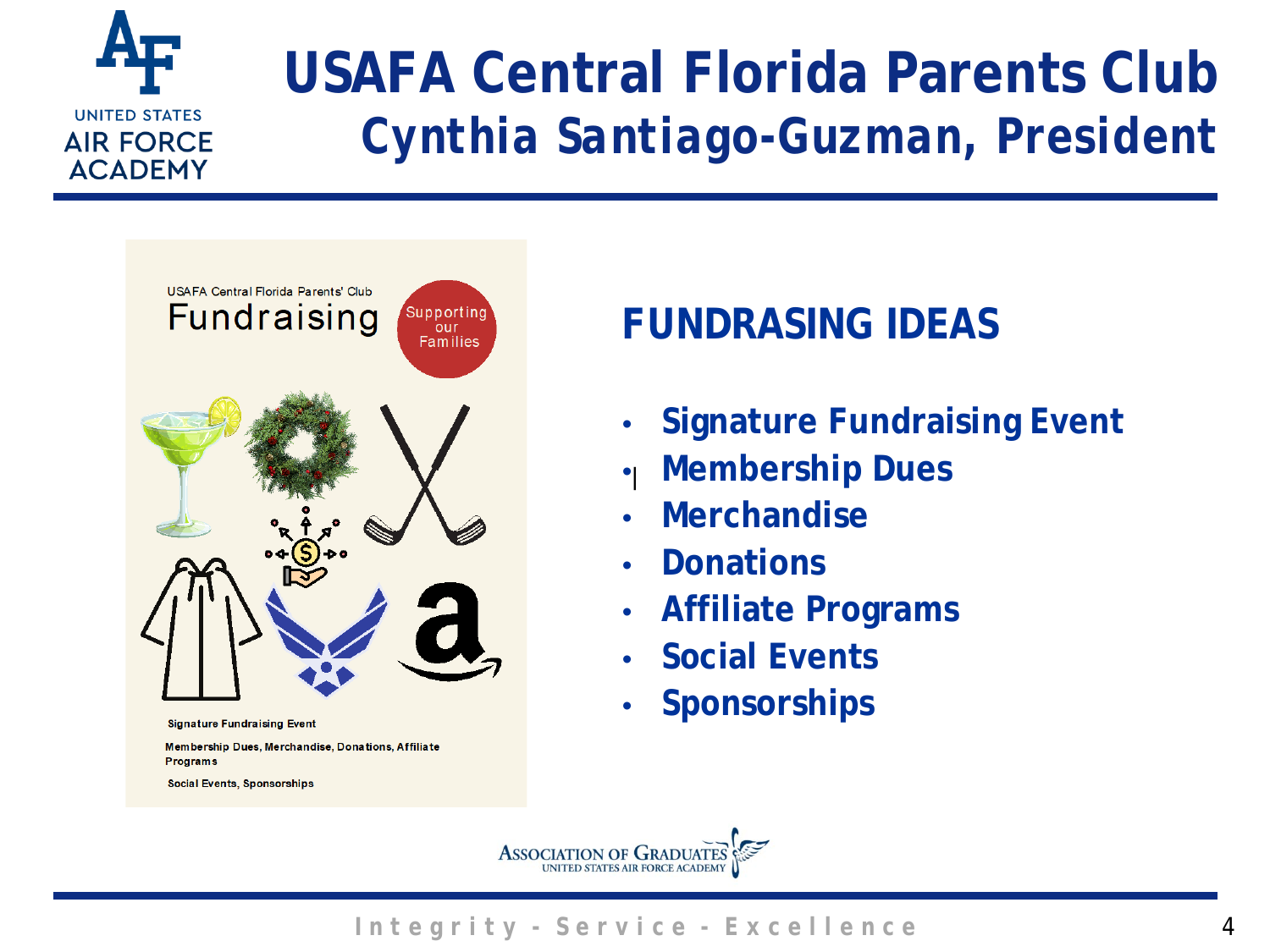

### **USAFA Colorado Parents Club** *Kathy Puseman, President*

#### **HALLOWEEN - VALENTINES DAY SPRING FINALS- DONATE A BAG**



- Delivered directly to Cadet POC's for each squadron along with a **personal note** from the donor.
- Black bag added in 2020 that cadets can wear while in uniform **(with logo facing in)**

Goodie Bag orders are taken at the I-Day Picnic and Parents' Weekend. CPC sends Constant Contact email announcements to all USAFA families on the Privacy Release Roster and posts on the various USAFA Facebook parent pages.



ASSOCIATION OF GRADUATES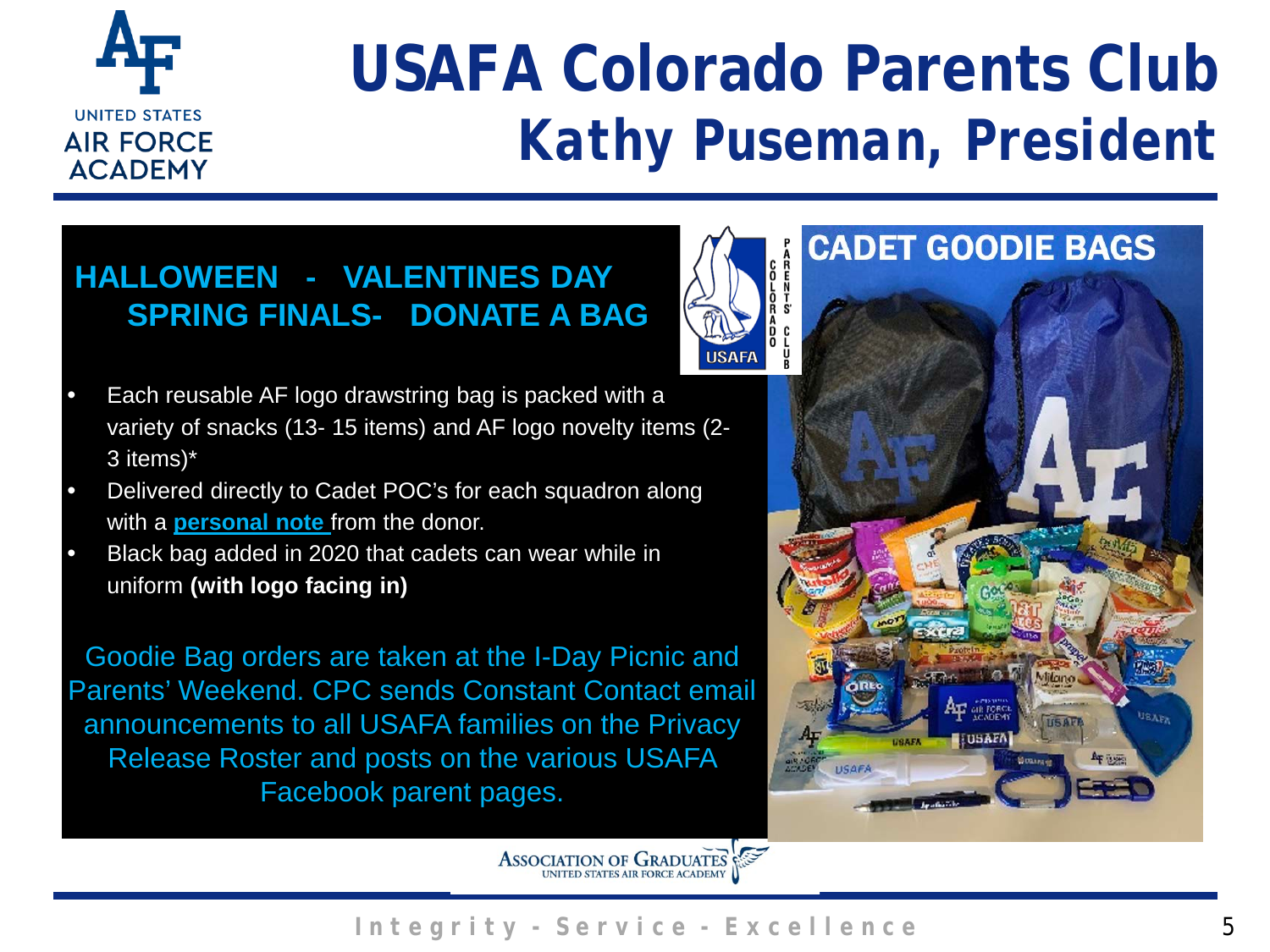

### **USAFA Colorado Parents Club** *Kathy Puseman, President*

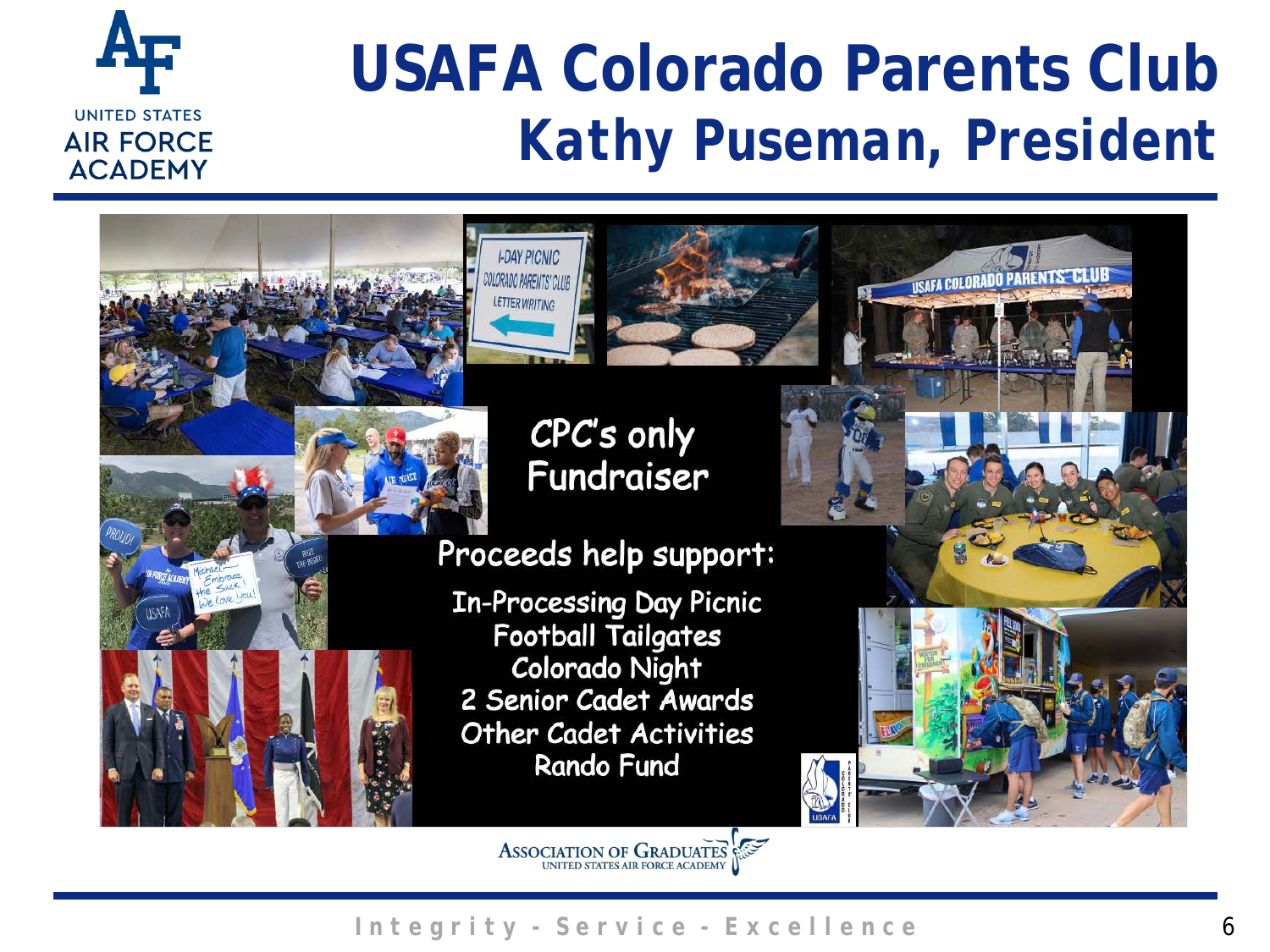

### **USAFA South Florida Parents Club** *Adam Ort, Chairman*

### **VETERAN DAY GOLF SCRAMBLE**

- **Teams**
- **Players**
- **Holes**
- **Prizes**
- **Fee**
- **Venue**
- **Sponsorship**





|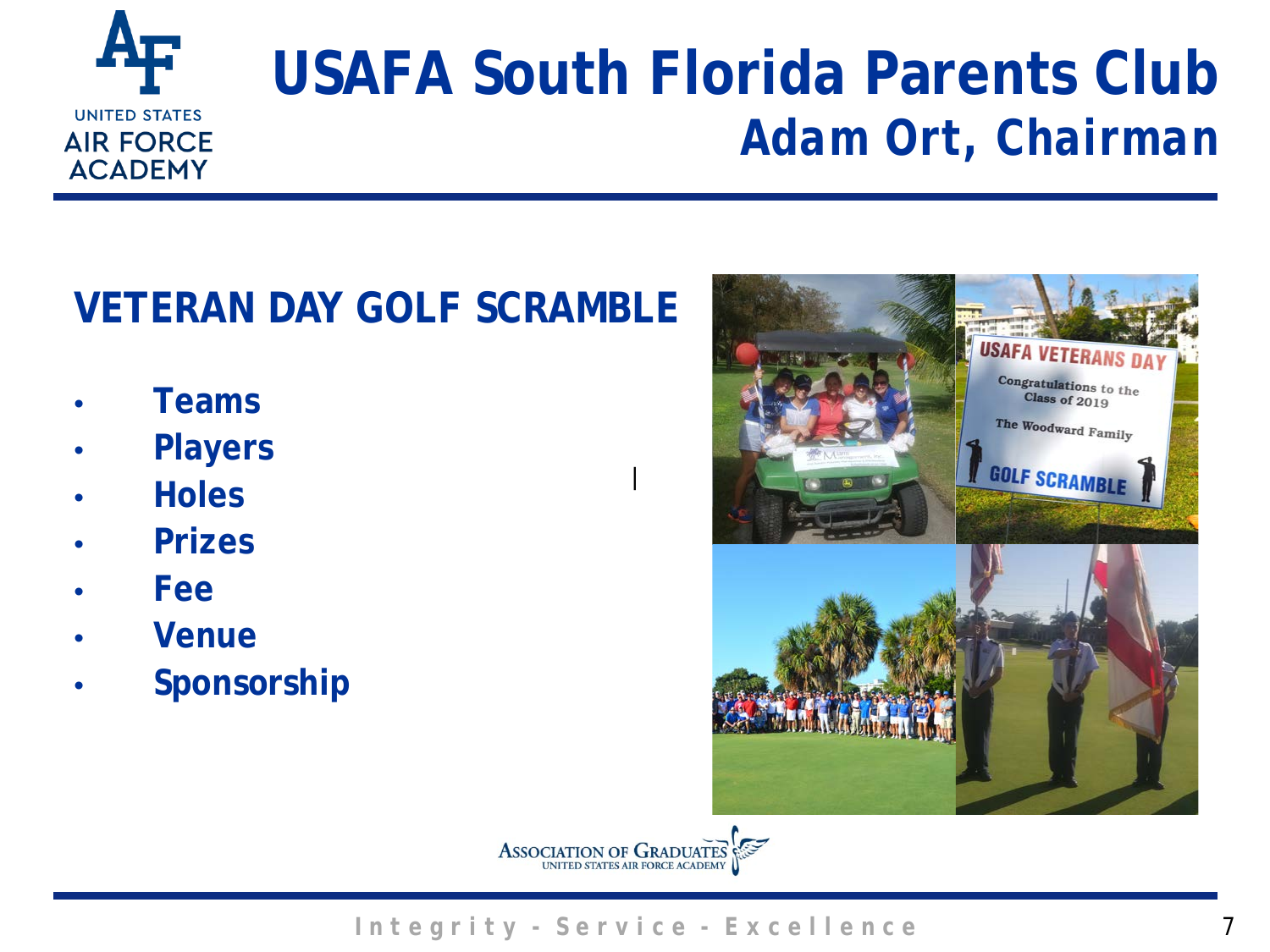

# **MERCHANDISE**

- **Procedure Guidelines for selling USAFA Merchandise**
	- **Do your research!**
- **Use of AFA logos or trademarks**
	- **Must be approved by the USAFA Strategic Communications**
	- **Submit your design for approval**
		- **Ashley Murphy, Brand Manager, Strategic Communications at USAFA**
		- **[ashley.murphy@usafa.edu](mailto:ashley.murphy@usafa.edu), 719-333-7818**
- **Use of Crest AOG trademarks**
	- **Must be approved by the AOG**
	- **Submit your request**
		- **Felicia Recker, Graduate Programs**
		- **[Felicia.recker@aogusafa.org,](mailto:Felicia.recker@aogusafa.org) 719.473.0300, ext. 139**
		- **Note: Class crest is NEVER allowed for use in graduation announcements/invitations except official announcements sold through USAFA.**
- **National Fundraiser Clearinghouse**
	- **Usafa Parent Products https://www.afaparentproducts.info**





**SHOP & SUPPORT USAFA CLUBS** 

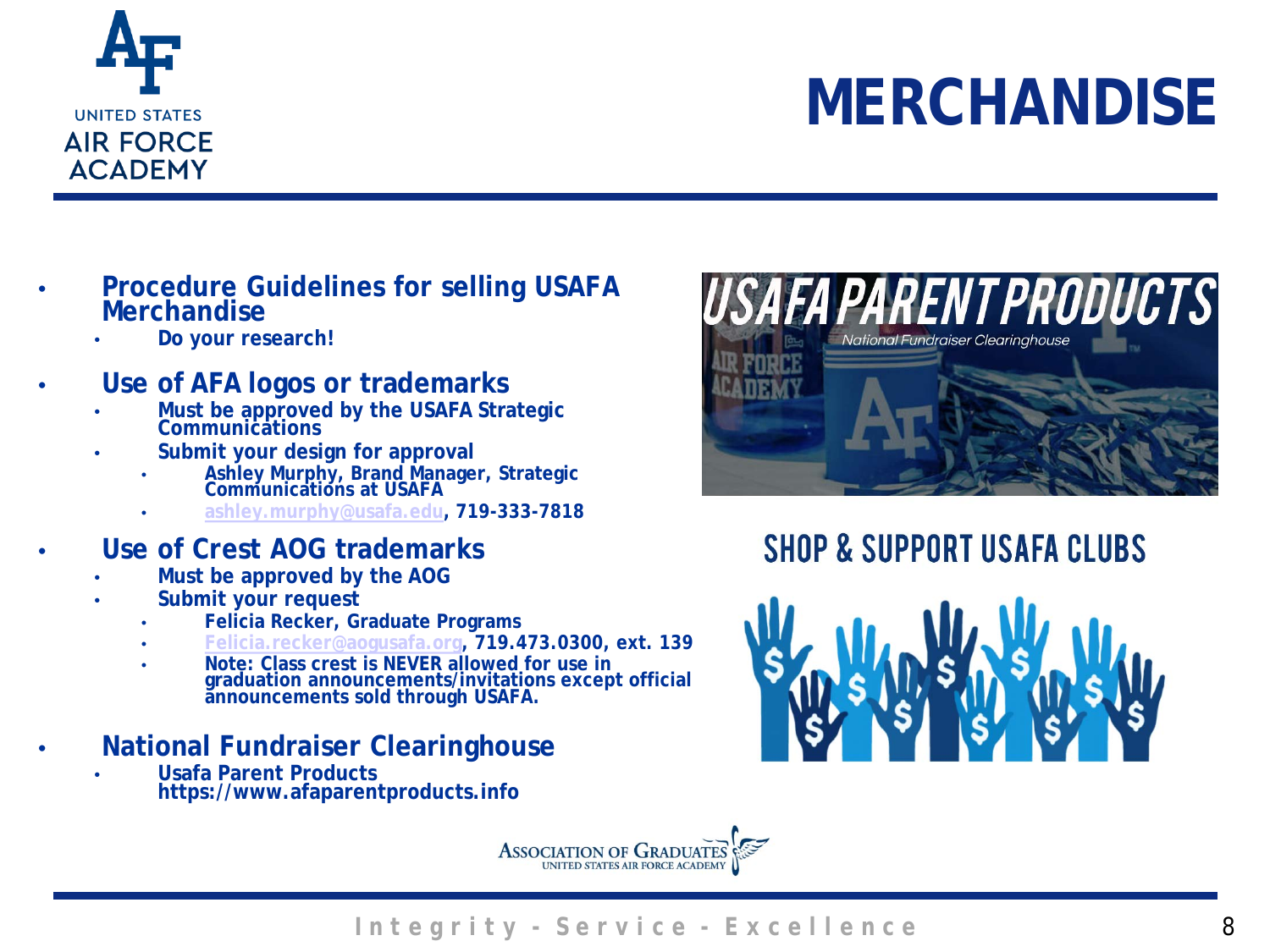

# **OPEN DISCUSSION TO SHARE BEST PRACTICES**